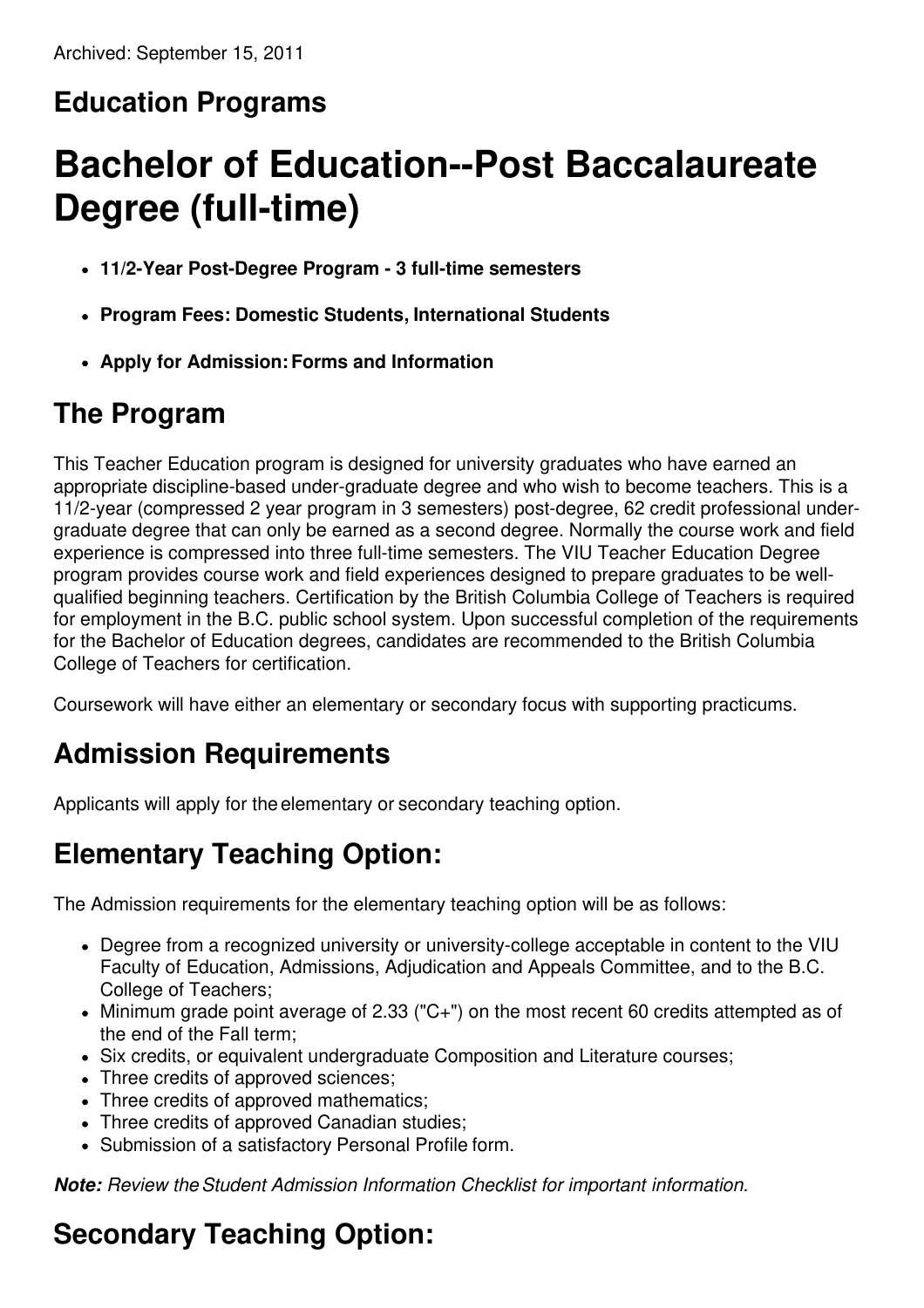The Admission requirements for the secondary teaching option will be as follows:

- Degree from a recognized university or university-college acceptable in content to the VIU Faculty of Education, Admissions, Adjudication and Appeals Committee, and to the B.C. College of Teachers;
- Minimum grade point average of 2.33 ("C+") on the most recent 60 credits attempted as of the end of the Fall term;
- Six credits, or equivalent undergraduate Composition and Literature courses;
- Submission of a satisfactory Personal Profile form.

*Note: Review theStudent Admission Information Checklist for important information.*

### **Application Deadline**

Applications will be accepted starting November 15.

The following documents are due by:

- **Due February 18, 2011:**
	- Application form
- **Due February 25, 2011:**
	- Personal Profile form.
	- Transcripts must be submitted from each post-secondary institution attended, excluding VIU. Photocopies/faxed copies of transcripts are not acceptable.
	- For students who have not completed prerequisite courses interim-transcripts must be submitted, excluding VIU. Photocopies/faxed copies of transcripts are not acceptable.
- **Due May 31, 2011:**
	- Final transcripts of completed prerequisite courses must be submitted, excluding VIU. Photocopies/faxed copies of transcripts are not acceptable.
	- All admission requirements must be complete by **May 31, 2011**, which includes the suhmission of final transcripts for all coursework.

### **Start Date and Application Deadline**

The program starts in September and applications will be accepted starting November 15. For further information regarding application deadlines and program contacts check the Program Availability List.

### **Personal Profile**

Applicants who have applied to the Bachelor of Education program and received an acknowledgement letter will be able to access the Personal Profile form through their online student record. On the Personal Profile form, applicants will be asked to describe their reasons for pursuing a career in teaching and to document life experiences relevant to teaching (e.g. employment and training, volunteer or community service; work with diverse groups of children or adults; languages spoken; special skills or talents; leadership roles). Note: Applicants whose Personal Profile is rated as "unacceptable" by two of the three Personal Profile raters, will not be admitted to the Bachelor of Education program. Personal Profiles can be edited and revise any time up to the **February 25th deadline for submission**.

#### *Notes on Admissions*

Contact the Faculty of Education Advising for details on admissions and program at toll-free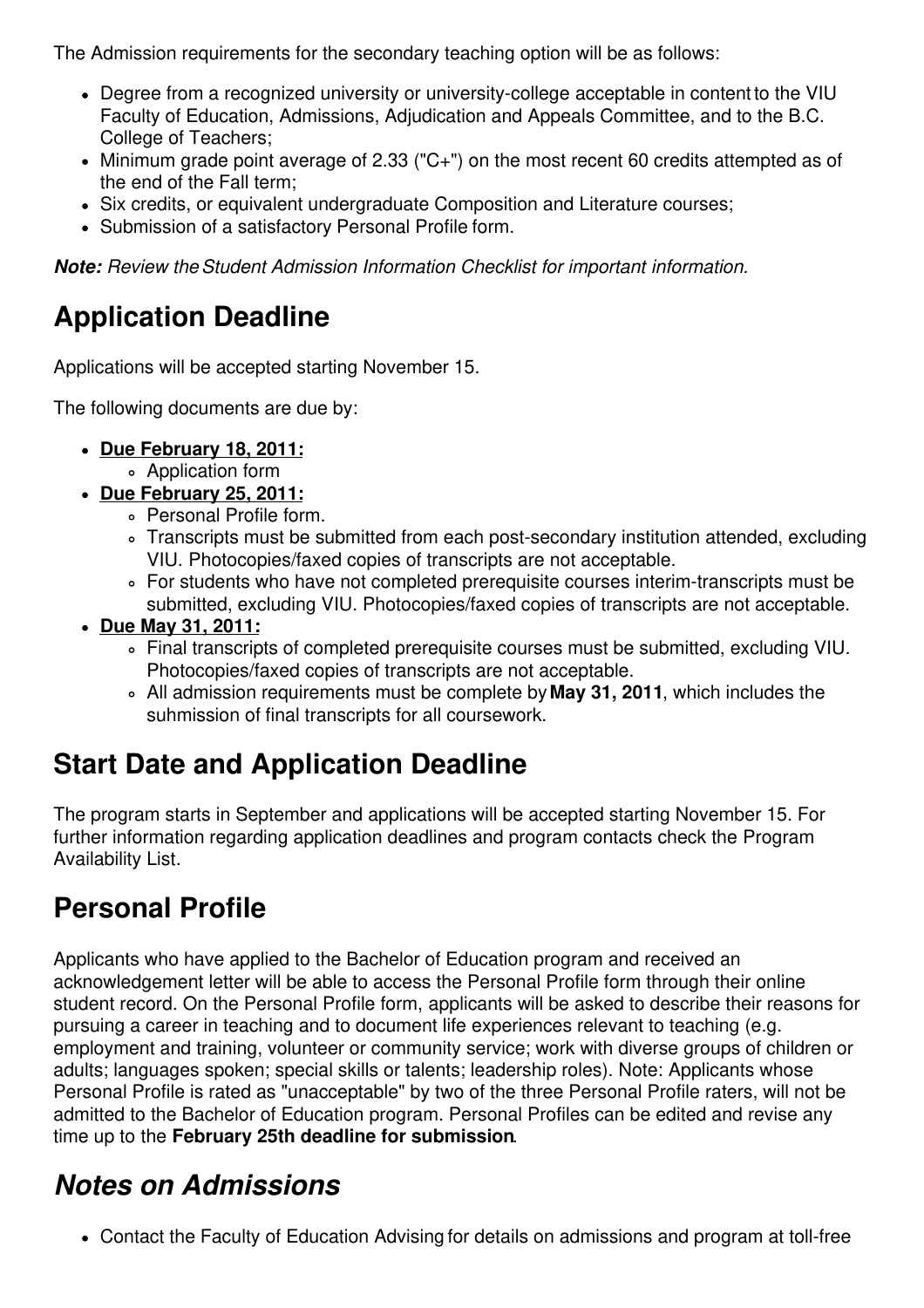at 1-888-920-2221 local 6223.

- Applicants are advised that competence is required in the areas of oral and written communications, inter-personal skills, computation and computer applications. Candidates for completion of the program must have established competency in these areas.
- Admission rankings are determined by a combination of GPA and personal profile scores.
- Applicants will indicate their preference for the elementary or secondary teaching option. Applications for the secondary option will be considered in relation to provincial shortages in specific specialty areas. Eligibilty for these secondary seats will be determined by undergraduate course work.

#### **Access Initiative**

The Faculty of Education Access Initiative is designed to give access to individuals who are members of groups in our society and have historically been under-represented in the teaching profession in B.C. In order to achieve this objective we encourage applicants who have confronted identifiable barriers to post-secondary education to apply under the Access Initiative. All applicants for the VIU Teacher Education Program must submit a Personal Profile. Applicants who wish to apply under the Access Initiative may identify themselves on the Personal Profile form and must submit an Access Initiative Information Form to be considered under the Access Initiative.

#### *Notes on Certification*

- Applicants are advised that all applicants for teacher certification in B.C. must authorize the College of Teachers to conduct a criminal record review check.
- To ensure that student teachers in the VIU Teacher Education Program are suited to work in schools, VIU can require all student teachers be screened to the satisfaction of the school districts.
- Applicants to the VIU Teacher Education Degree program who have been convicted of a criminal offense or given an absolute or conditional discharge must consult with, and be deemed eligible for certification by, the B.C. College of Teachers prior to making application to the program. Applicants are strongly advised to keep all records of correspondence with the BC College of Teachers in case it is necessary to demonstrate compliance.
- Applicants who are otherwise eligible for British Columbia College of Teachers Certification but who are not Canadian citizens are required to provide evidence of landed immigrant status or hold a valid work authorization to teach in Canada, before they may be issued a British Columbia teaching credential.

#### **Program Outline: Post Baccalaureate (full-time)**

| <b>TERM 1 (Fall semester)</b>                                                    | <b>Credits</b> |
|----------------------------------------------------------------------------------|----------------|
| EDPB 501 - (Introduction to Visual Arts in Education)                            | 3              |
| EDPB 503 - (Child and Youth Development: Educational Implications)               | 3              |
| EDPB 505 - (Methods: Language Arts/English Parts I & II)                         | 3              |
| EDPB 506 - (Mathematics Methods)                                                 | 3              |
| EDPB 507 - (Science Methods)                                                     | 3              |
| EDPB 513 - (Principles of Teaching & Learning I)                                 | 3              |
| EDFE 515 - (Seminar and Field Experience: Post Baccalaureate Initial Practicum)  | $\overline{2}$ |
| EDPB 530 - (Instructional Design: Application of Educational Technology, Part I) | $\overline{2}$ |
| <b>Total Credits</b>                                                             | 22             |